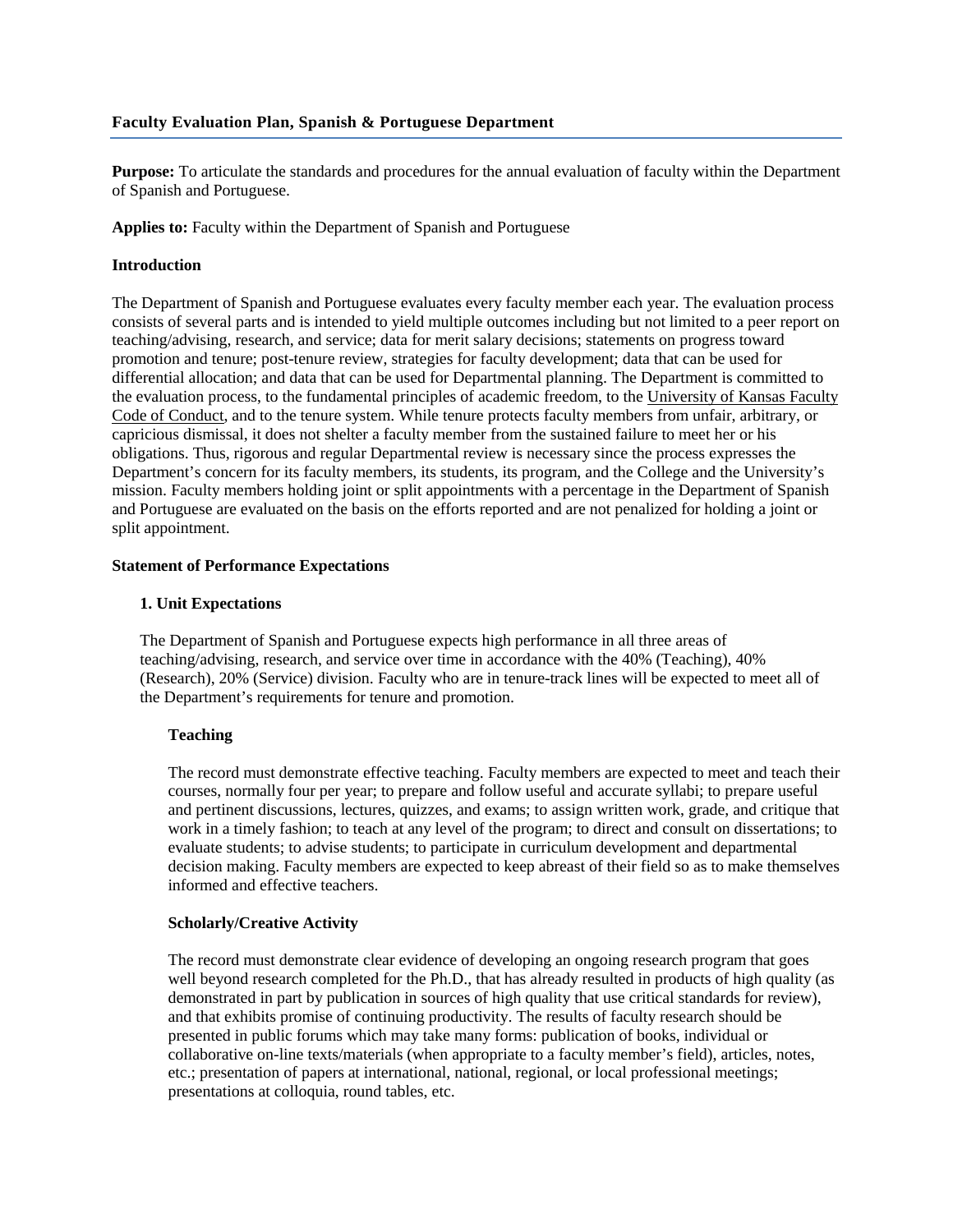#### **Service**

The record must demonstrate a pattern of service to the Department, and should additionally include professional service at the College, University, national, and/or international levels. This can be accomplished in numerous ways: serving on committees in the Department, serving on committees at the College or University levels, professional conference organization, working with professional organizations, etc.

Faculty at the tenured Associate level must continue to meet the Department's standards for high performance outlined above. In addition, for promotion from Associate Professor to Professor faculty members must demonstrate an established scholarly career; show continued effectiveness and growth as a teacher; and demonstrate an ongoing pattern of service reflecting substantial contributions to the University at one or more levels, to the profession, and/or to the local, state, national, or international communities.

## **2. Standards for Acceptable Performance for Faculty Members**

The level of performance that will trigger the process for "does not meet" academic responsibility is as follows:

## **Teaching/Advising**

Where the overall level of performance fails to comply with Departmental and University expectations: to meet classes, to be adequately prepared to teach the assigned material, to evaluate exams and papers and return them in a timely fashion, to provide and follow syllabi, to hold regularly scheduled office hours, to fulfill advising obligations, to serve on dissertation committees, etc. the Chair will meet with the faculty member to ascertain the cause. The Chair can ask other appropriate faculty members to visit the class, meet with the faculty member, and suggest remedies. The Chair can ask the faculty member to meet with other more successful faculty members, to visit classes taught by other faculty members, and to work with them in an attempt to raise the level of performance.

## **Research**

Though lack of publications in and of itself is not necessarily proof of failure to meet one's professional responsibilities, since not all research leads to immediate publication, nonetheless the Department views continued lack of publication as grounds for serious concern. A faculty member who has not published for a sustained period of time would be encouraged to meet with others in his or her field, to read their publications, to work on developing ideas and projects, to submit his or her outlines or drafts to colleagues, etc.

## **Service**

Where there is sustained failure to engage in an acceptable level of service activity, such as refusal to serve on committees, evidence of incomplete tasks assigned on Departmental, College, University or national professional levels, the Chair will meet with the faculty member to determine the cause. The Chair will then assign or reassign the faculty member to Departmental Committees and encourage her or his participation in College, University or professional meetings.

Acceptable levels of performance are indicated by the regular receipt of a 2 or higher as described in the Evaluation Scale [\(Appendix C\)](#page-14-0). Although the receipt of an evaluation of 1.5 is not desirable, if it is out of the ordinary for the evaluated faculty member, a plan developed in collaboration with the chair will probably be sufficient for resolving the anomaly. However, a trend toward the receipt of 1.5 or 1 in any category over a period of time is a cause for alarm. If a faculty member fails to perform adequately in any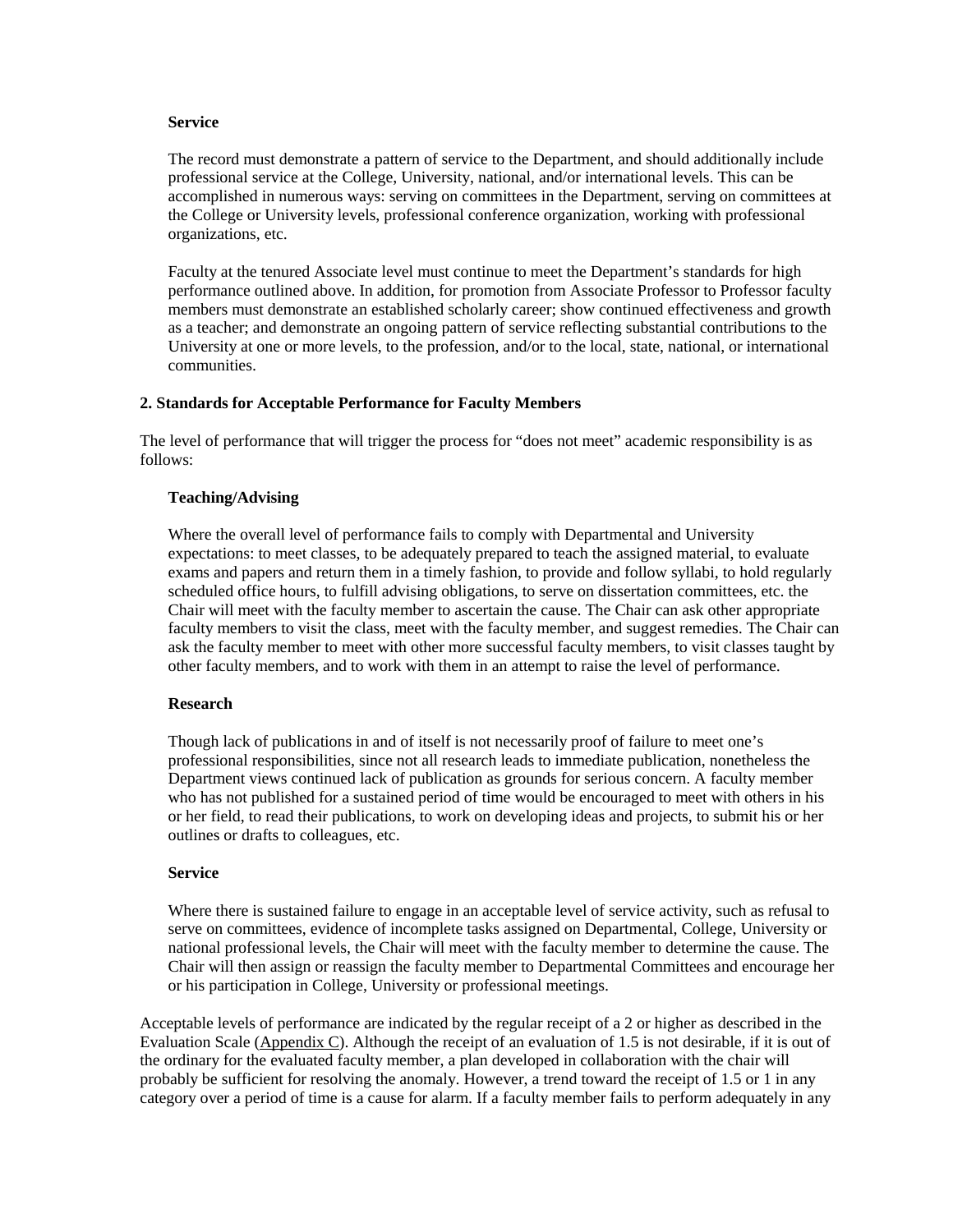of the areas of teaching/advising, research and service (evidenced by failure to meet the department performance expectations in teaching/advising, research and service as defined above in Unit Expectations and the receipt of a 1.0 for performance in teaching/advising, research or service by the Evaluation Committee), the department chair and the individual will develop a written plan to address the areas of difficulty. Demonstration of a pattern of sustained failure to meet expectations over a three-year period may lead to the initiation of dismissal proceedings.

If a faculty member failed to perform adequately in any of the above-mentioned areas or failed to carry out suggested changes or if reallocation of effort did not improve overall performance, then the sustained failure to meet one's academic responsibilities would be measured against the minimum standards of performance as specified in the University of Kansas Faculty Code of Rights, Responsibilities, and Conduct, as adopted by the Faculty Senate in 1971 and subsequently amended. Faculty duties are set forth in Article IV Faculty Responsibilities. Furthermore, should the faculty member demonstrate a pattern of sustained failure over a three-year period, the Department Chair may recommend to the dean, who, in turn, may recommend to the Provost that a tenured faculty member be dismissed.

# **3. Differential Allocation of Effort**

The Department of Spanish & Portuguese expects faculty to devote equal attention to teaching and research. When evaluating faculty performance, the department applies the weights of 40 percent for teaching, 40 percent for research, and 20 percent for service to the university, community, and profession. These weights are the same for tenured and non-tenured faculty, although the department recognizes that the specific contributions of faculty members to the department's mission will differ depending on career stage.

Changes in the standards 40/40/20 allocation of effort for a set period of time can be initiated by the tenured faculty member or department chair. These changes can be short- or long-term and must correspond to changes in work-load not just evaluation criteria. Reasons for alterations can include shortterm items such as funded research or longer term career-stage issues. Faculty members are not allowed to reduce their teaching or research to less than 10 percent on DAE agreements. Departmental needs take precedent over individual needs when making decisions to alter a faculty member's allocation of effort; such redistribution must be consistent with the best interests of the unit. The most likely occasion for consideration of such changes is in discussion between the chair and the individual faculty member following annual performance evaluations, or sooner so that appropriate arrangements may be made at the unit level for the coverage of course offerings. Any individualized changes in faculty allocation of effort will be negotiated with the Chair and documented in the faculty member's personnel file.

For short-term DAE agreements (one academic year or less), the DAE is ultimately approved by the unit director or chairperson, with a copy of this endorsement sent to the contact associate dean. For long-term DAE agreements (lasting one year or beyond), approval must also be sought from the appropriate contact dean in the college. All DAEs are reported annually to the College Dean's Office. Agreements for longterm DAEs must be reviewed every three years, although either the faculty member or chairperson/director may request an earlier review in response to changed circumstances or performance. At that time, the agreement may be revised, terminated, or continued.

The selection among these options should be made following the guidelines and process for approval of long-term DAEs contained in the University Policy on [Differential Allocation of Effort \(DAE\).](https://policy.drupal.ku.edu/provost/DAE)

# **Annual Evaluation System**

# **1. Overview**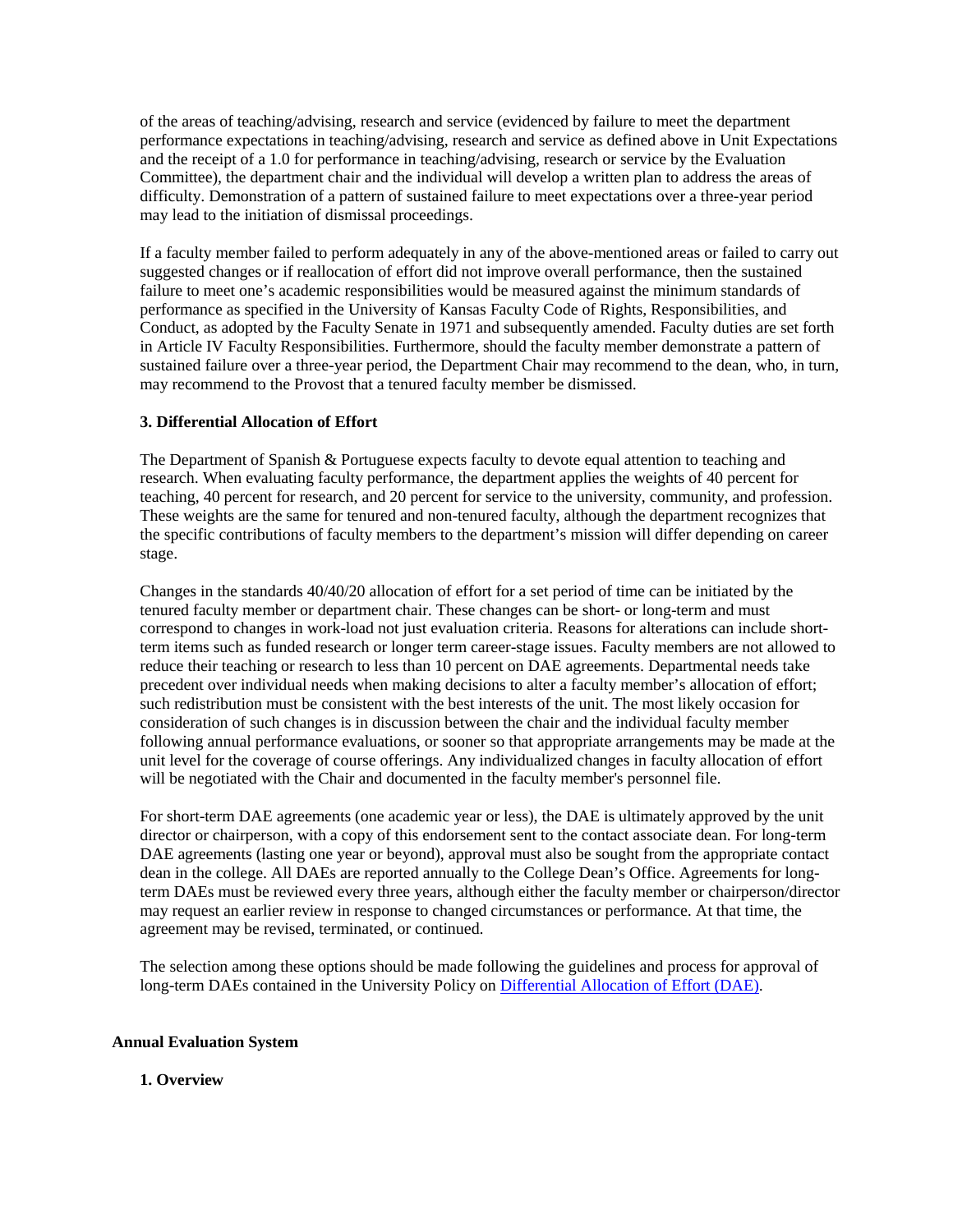The Department has a committee comprised of the Chair and two or three tenured faculty members. The committee reviews a portfolio describing each faculty member's activities from January 1 through December 31 (portfolios are described below in section 2). The Chair appoints this committee each year, and for the sake of continuity, some overlap in service from year to year is desirable. The following timeline for faculty evaluation organizes the process:

- December: The chair reminds faculty members of their obligation to submit a portfolio and provides digital copies of the form for the "Faculty Annual Performance Report." The complete portfolios, with all supporting materials, are due no later than Friday of the first full week of classes in January.
- January-February: The Chair and the Faculty Evaluation Committee review all the portfolios, meet to discuss their evaluations of the portfolios, and the Chair establishes a consensus evaluation based on reports from the Committee. The Chair and the Committee discuss their evaluations in terms of the Departmental Evaluation Scale that allows for five possible rankings, 1, 1.5, 2, 2.5, and 3, with the understanding that 2 is the "normal" level of performance for a successful member of the Department. The criteria for this evaluation scale are characterized in [Appendix B.](#page-9-0)
- March-April: The Chair provides a report to the each faculty member, based on the consensus evaluation (See number 4 below, "Annual Evaluation Feedback Process"). This is done with sufficient time for faculty members to consider the report and, if desired, request a meeting to discuss the report before merit salary decisions are made.
- May-July: The Chair, when informed by the College about the monies available to the Department for merit-salary increases, uses the annual evaluations to arrive at an appropriate distribution among the faculty members based on the information obtained in the evaluation process.

# **2. Portfolio or Annual Report Preparation**

NOTE: Faculty are responsible for annually maintaining their PRO record, which is also accessed by administration for reports such as the College snapshot of departmental productivity. PRO provides an annual activity report and faculty are advised to view and update their PRO reports before submission of the faculty member's portfolio to the unit. In classifying your work as major and minor, please bear in mind the definitions in the unit's [Promotion and Tenure Guidelines](http://policy.ku.edu/CLAS/promotion-tenure-spanish-portuguese)*.*

In accordance with the Faculty Evaluation Plan of the Department of Spanish and Portuguese, each year all faculty members of the Department of Spanish and Portuguese submit a portfolio that documents the quantity and quality of their teaching/advising, scholarly or creative activity, and service. Each portfolio, when annually completed, must include the following items:

- A "Faculty Annual Performance Report" [\(Appendix B\)](#page-9-0)
- "Student Evaluations" of teaching for all courses along with a syllabus for each class [\(Appendix](#page-8-0)  [A\)](#page-8-0)
- A current curriculum vitae

The portfolio may include other materials that provide additional evidence of the quantity and quality of an individual's efforts, such as:

- Copies of publications
- Copies of manuscripts currently submitted for publication or still in progress
- "Peer Evaluations" of teaching
- Other materials that document faculty efforts in teaching, research, or service

# **3. Portfolio or Annual Report Review and Evaluation**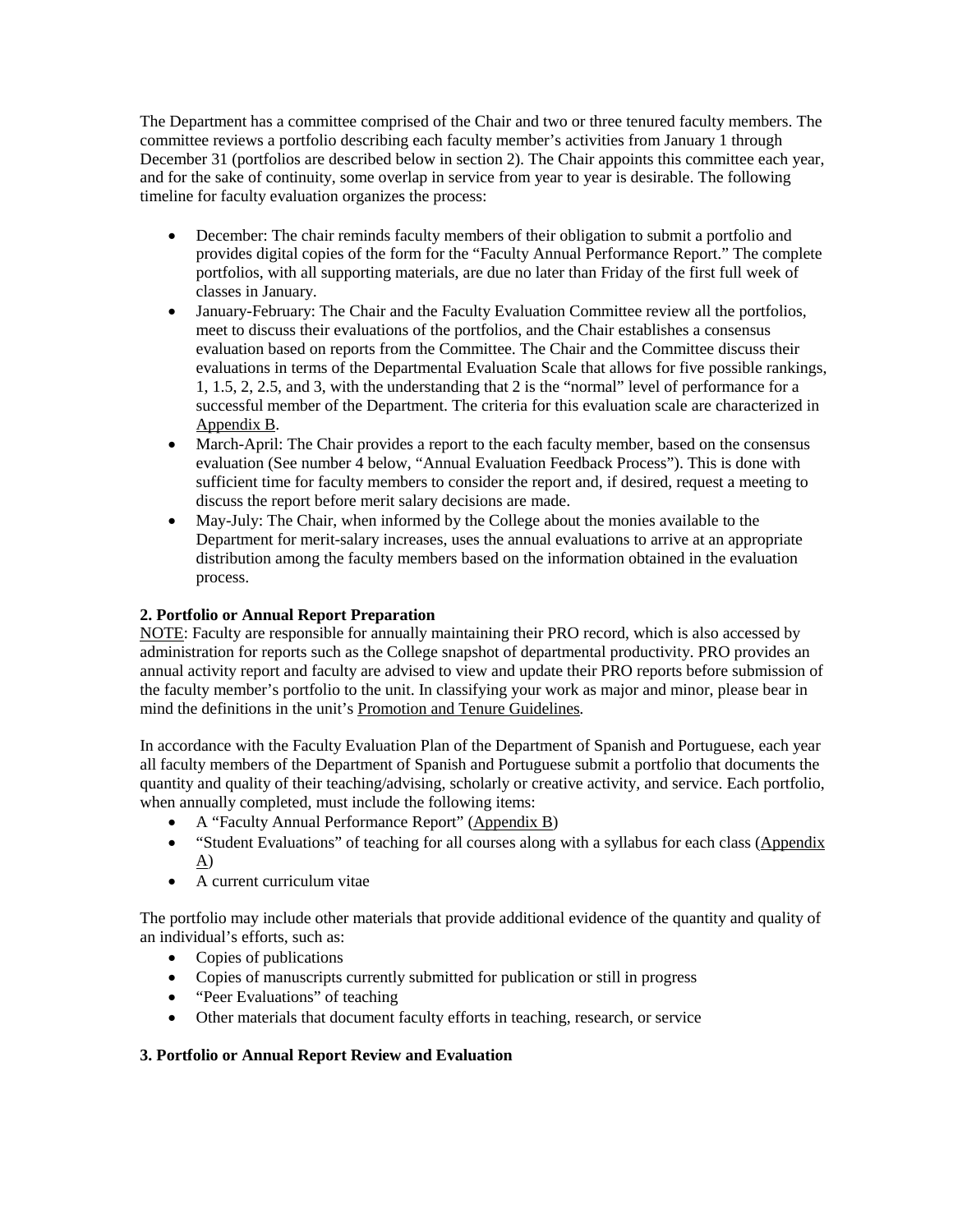Faculty member must provide information about teaching/advising, research, and service accomplishments according to departmental guidelines (see above and also Appendices A and B). The Department normally assigns the following weights to Teaching/Advising (40%), Research (40%), and Service (20%) unless the individual faculty member has made arrangement in writing for an alternative differential allocation of faculty effort (see 3 above in Statement of Performance Expectations).

In addition to the "Faculty Annual Performance Report" and current curriculum vitae, the Evaluation Committee reviews (1) all student evaluations required of every faculty member. Particular attention is paid to those questions that address the quality of instruction and the course goals and objectives. Course syllabi and grade sheets are read and evaluated. The Committee reviews (2) all research activity and assesses the quality and quantity of publication, the presses, journals, or other venues in which the material appeared, the participation in professional meetings, the quality and number of meetings, copies of publications and or papers, book reviews and other items are likewise evaluated. The Committee reviews (3) all statements of service.

# **4. Annual Evaluation of Feedback Process**

The Chair provides a written report to each faculty member, based on the consensus evaluation. The report is provided in the format of a one-page letter that summarizes the general findings of the Committee, reports the consensus rating based on the Department Evaluation Scale, and offers information on progress toward tenure and/or promotion. A copy of the report is kept by the Department in the faculty member's permanent file. The opportunity is provided for each faculty member to discuss his or her annual evaluation with the Chair. All members of the Department, tenure-track or tenured, may respond in writing to the evaluation and copies of this response will be included in their permanent file. Failure to meet departmental standards is explained above in part 2 of the Statement of Performance Expectations. Faculty members who receive low evaluations will be requested to meet with the Chair (or with the Chair and the Evaluation Committee if the faculty member prefers) to discuss the evaluation, to explain expectations for future performance, and to identify strategies for future improvement. Whenever such a meeting takes place, the Chair will write a summary of the meeting and goals for improvement for the faculty member under evaluation; this summary is provided to the faculty member and a copy is placed in the personnel file.

# **5. Post-tenure Review and Integration into the Annual Evaluation Process**

This section includes information for faculty members undergoing Post-tenure Review.

- The post-tenure review report will be considered as part of the annual evaluation process and the chair will discuss the review with the faculty member in conjunction with that process. This discussion should concentrate on the future professional development of the faculty member with an aim toward enhancing meritorious work and improving less satisfactory performance, including adoption of a performance improvement plan, if necessary. Any action on the review that is within the scope of the Faculty Evaluation Policy must be taken under that policy.
- The Post-tenure Review committee will provide a copy of their report to the faculty member, who may submit a written response for inclusion in the post-tenure review file before it is forwarded to the chair for his or her review. If the chair agrees with the report, he or she will indicate that agreement in writing to the faculty member and place a copy in the post-tenure review file. If the chair disagrees with the committee's evaluation, he or she shall explain the reasons for any disagreement in writing, with a copy to the faculty member and the committee.
- Unit procedures for ensuring that as part of the annual evaluation process, results of the posttenure review assessment are used to determine annual evaluation outcomes are outlined below in #6.

Additional information can be found in the [Department of Spanish and Portuguese's](https://policy.drupal.ku.edu/CLAS/post-tenure-review-spanish-portuguese) Post-tenure Review [Policy.](https://policy.drupal.ku.edu/CLAS/post-tenure-review-spanish-portuguese)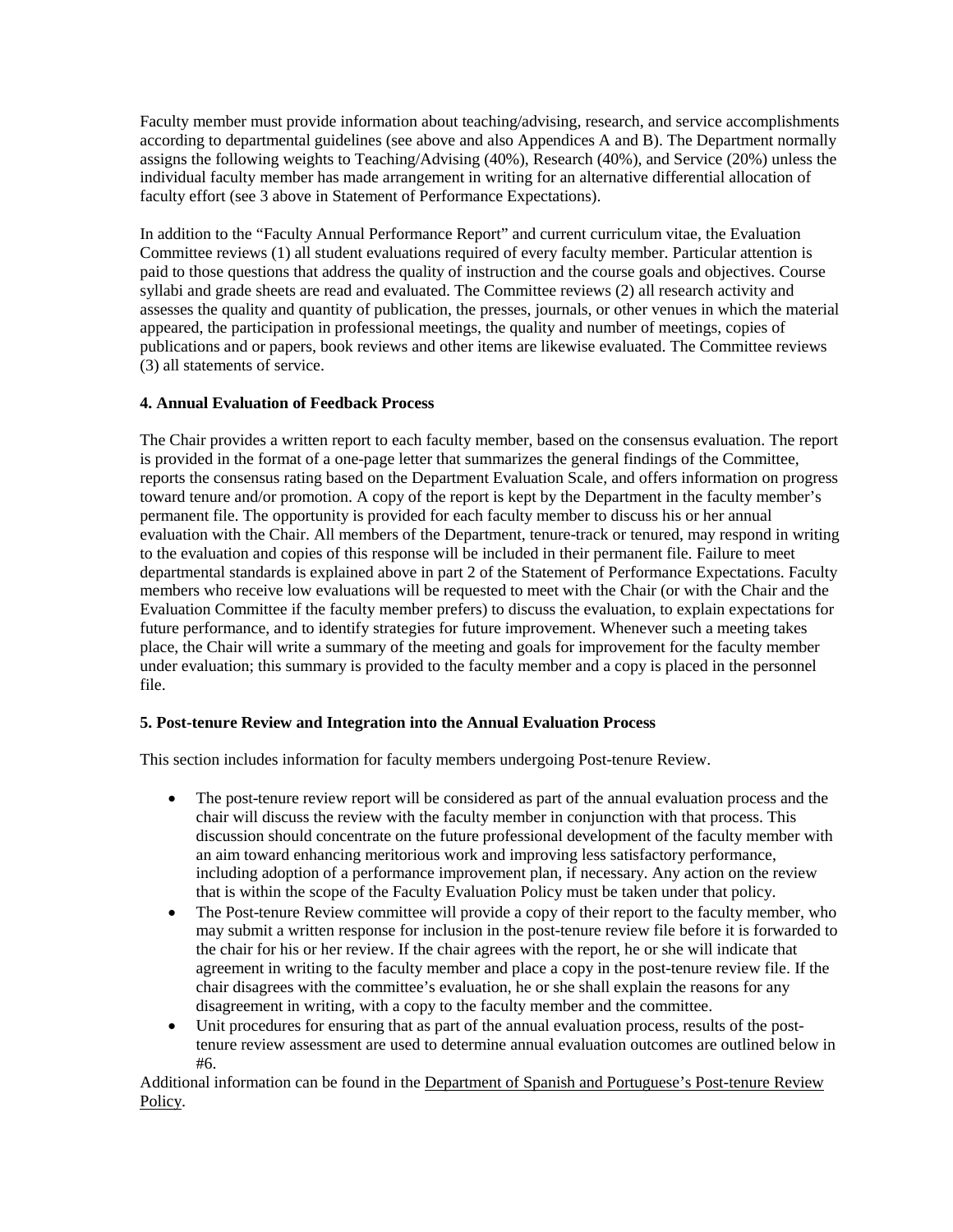## **6. Outcomes of the Annual Performance Evaluation**

The evaluation process of the Department of Spanish & Portuguese, seen in all its aspects, yields multiple outcomes. It acknowledges faculty accomplishments or shortcomings and makes them matters of record. It initiates discussions that influence the planning of both individual career development and unit evolution. It assists in the identification of opportunities for faculty improvement and renewal. It provides annual as well as cumulative data for merit-salary recommendations, sabbatical-leave and grant applications, tenure and promotion decisions, post-tenure review, and reassignments of responsibilities. And it provides documentation that may be used, at extremes, in support of either recognition or dismissal.

## **Procedures for developing performance improvement plans**

If the chair ascertains that a faculty member's performance seems to be failing to meet academic responsibilities, the administrator and the faculty member shall develop a written plan of methods to improve the faculty member's performance. The plan must conform to the Faculty Evaluation Policy, section #6: http://policy.ku.edu/provost/faculty-evaluation-tenured-tenure-track. The plan may include appropriate provisions for faculty development, such as campus opportunities for faculty continued renewal and development, or for other appropriate interventions. The chairperson may call upon the University administration for assistance in constructing such a plan, including provision for additional resources, where needed. A faculty member may reject any plan recommended to aid performance levels, but the faculty member must understand that a sustained overall failure to meet academic responsibilities is a basis for dismissal.

#### **Procedures for addressing failure to meet academic responsibilities**

As stated above, a faculty member who disagrees with any part of her or his evaluation may make her or his views known verbally or in writing to the Chair. A faculty member may provide additional information by submitting explanations of performance that address the evaluation. The Chair or the faculty member under evaluation may ask other members of the Evaluation Committee to sit in on the discussion with the faculty member to attempt a mutual resolution of the conflict. The results of this meeting are then put in writing for the Committee, for the faculty member, and for the faculty member's file.

If a faculty member has been informed that his or her performance fails to meet academic responsibilities, the faculty member may request a review at the college/school level in accordance with the University Policy on Faculty Evaluation: http://policy.ku.edu/provost/faculty-evaluationtenured-tenure-track.The review committee will issue a non-binding recommendation on the appropriateness of this conclusion to the unit administrator. The administrator may change the evaluation after receiving the committee's decision, or may choose not to do so. In any event, the report of the committee will become a permanent part of the faculty member's personnel file within the academic unit and shall be available to the faculty member.

Department chairs shall consult annually with the dean, and the dean shall consult annually with the Provost on the progress of any faculty member who fails within this category of failure to meet academic responsibilities.

#### **Sustained failure to meet performance expectations**

Based upon the judgment that there has been a sustained failure to meet academic responsibilities, the Dean may recommend to the Provost that a tenured faculty member be dismissed in accordance with the University Policy on Faculty Evaluation: http://policy.ku.edu/provost/faculty-evaluation-tenuredtenure-track. In making this determination, the Dean shall consider the nature of the failure to meet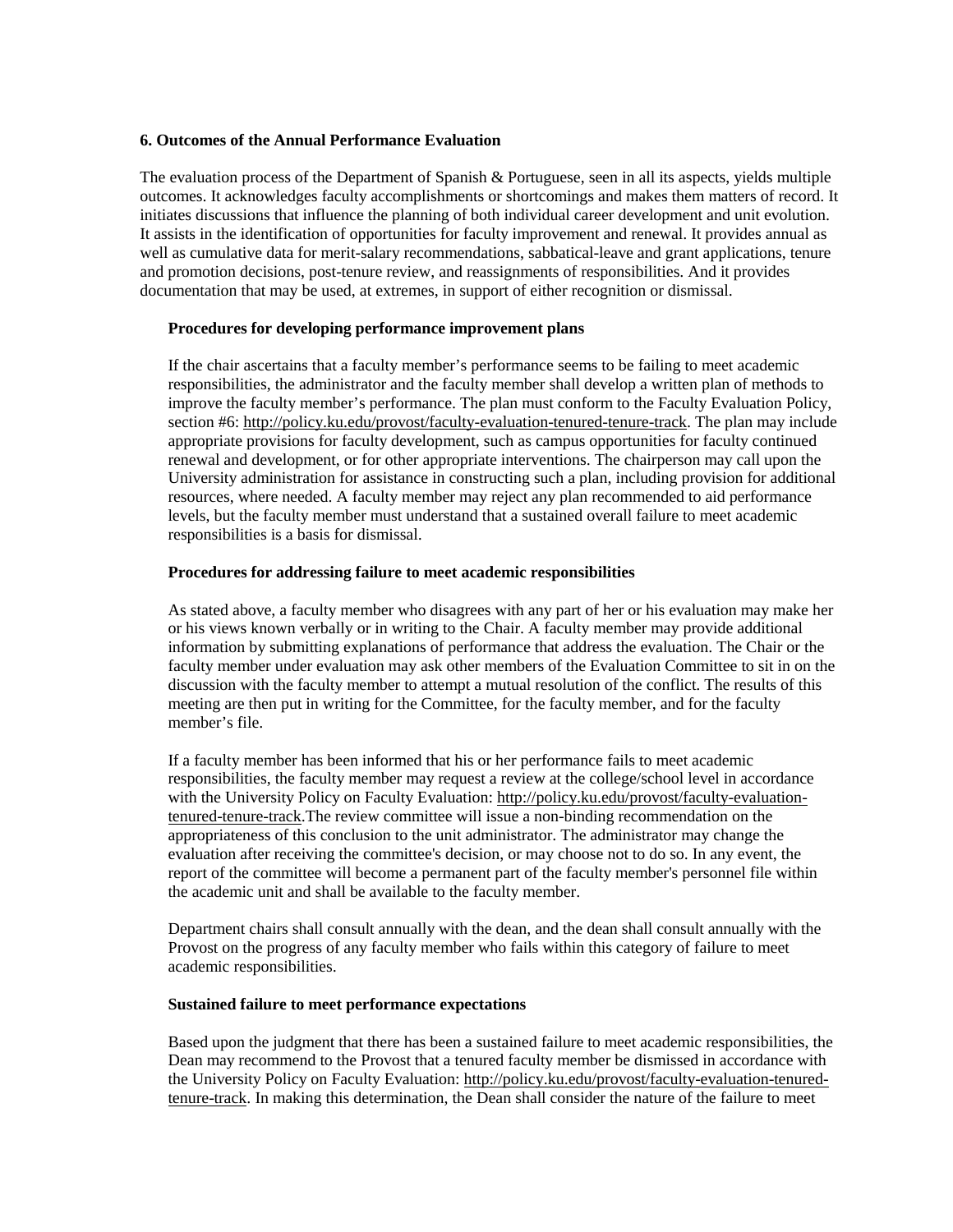academic responsibilities, the reason or reasons for this failure, the number of years that the faculty member has failed to meet academic responsibilities, the level of discernible improvement in the faculty member's performance after being notified of any failure in performance, and the extent to which the faculty member has complied with the terms of any plan developed to improve the faculty member's performance. The Provost will review the case and, if the Provost agrees with the Dean's recommendation, the Provost will recommend to the Chancellor that the faculty member be dismissed. If the Chancellor agrees and recommends dismissal, this recommendation will go to the Faculty Rights Board.

Should any recommendation to dismiss be brought against a tenured faculty member based exclusively or in part on grounds of sustained failure to meet academic responsibilities, both the report(s) of the review committee(s), the annual written evaluation(s) of the unit administrator concerning the faculty member, any outside evaluations, and any germane written response by the faculty member to the charges shall be made available to the Faculty Rights Board.

## **7. Faculty Development Initiatives**

The Department of Spanish and Portuguese provides a variety of development opportunities.

- Mentoring of faculty: A departmental priority is the mentoring and support of assistant and associate professors (Appendix D).
	- o New faculty members are assigned a senior faculty mentor to provide advice and discuss her/his teaching, research, and service program.
	- o Associate professors are paired with well-experienced and successful Professors who act as mentors, assisting the associate professors with strengthening their teaching and research activities to help them be more competitive for promotion to the rank of Professor.
- Review of external funding proposals as well as GRF proposals
- Teaching load reduction (differential allocation of effort) for tenured faculty with heavy service duties
- The opportunity for foreign residence through our Summer Language Institutes
- Department colloquia to discuss research projects
- Some support for visiting lecturers
- Support for larger meetings such as the Mid-America Conference on Hispanic Literature as well as Latin American Theater Symposia
- Journal support
- Support for interdisciplinary teaching/co-teaching
- Computer support within our capabilities
- Informal lunch gatherings open to all faculty and graduate students in which research interests, teaching, service, and the profession in general are welcome topics of conversation
- Availability on the part of all faculty members to read, critique, and edit articles, papers, books, etc. being prepared by any other Departmental faculty member
- Research Intensive Semesters (RIS): CLAS offers all junior faculty members in good standing a reduced teaching responsibility at some point during the faculty member's pre-tenure employment. Faculty members will be released from classroom teaching duties for up to one semester, depending upon the relevant departmental teaching expectations, and will be expected to concentrate on research intensive activities. Faculty members are eligible for a researchintensive semester assignment up to and including the spring semester before their publication dossiers are sent out to external reviewers in June, with the latest possible Research Intensive Semester (RIS) assignment typically being the second semester of the fifth year. Faculty members in good standing who have stopped their tenure clock remain eligible for a RIS assignment. The actual decision of which year/semester the individual is assigned a research-intensive semester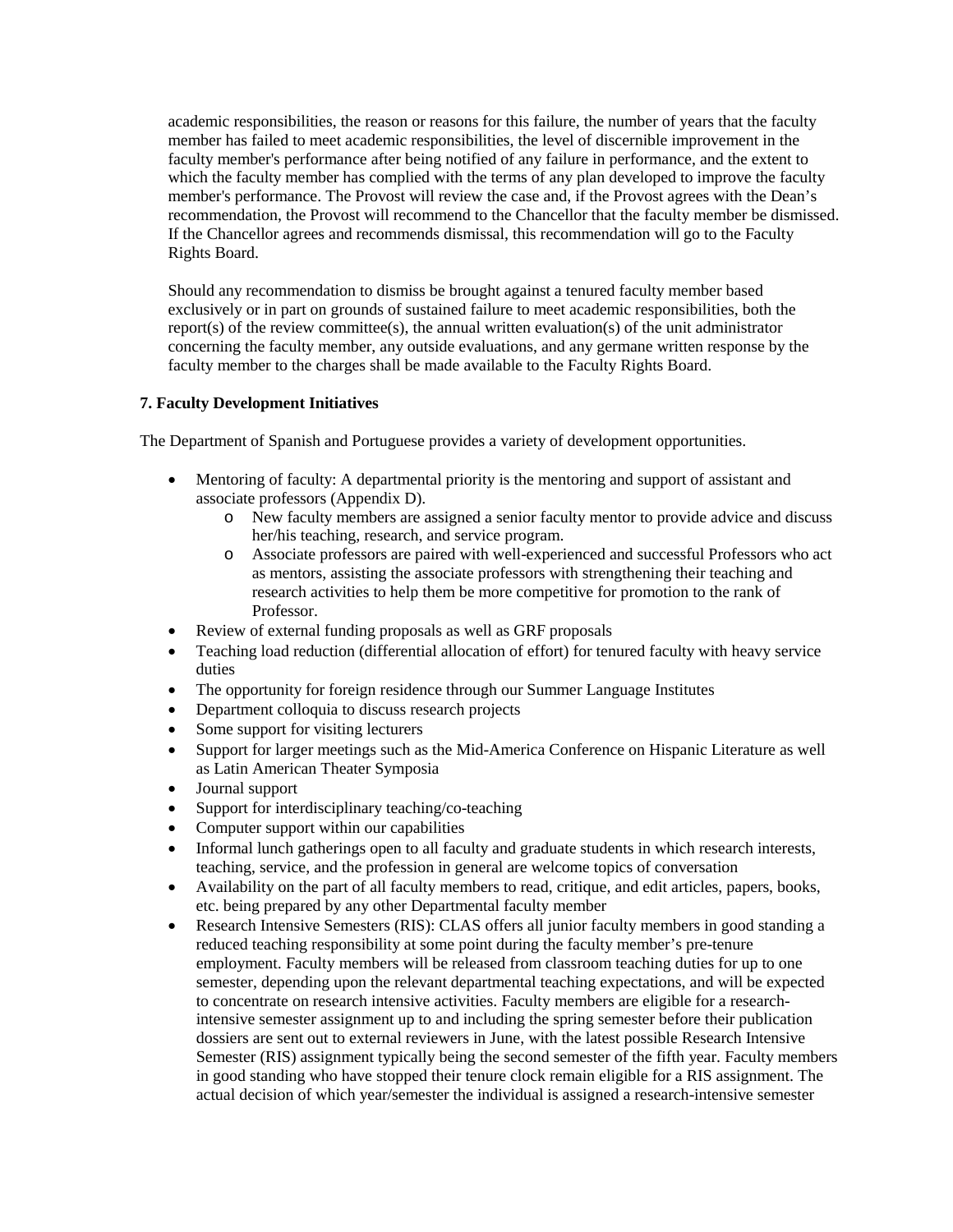will be made in consultation with the department chair. Note that paid leaves and fellowships do not take the place of a RIS. Once the chair approves the RIS for the junior faculty member, the details concerning the RIS should be confirmed to the faculty member in writing and documented in their personnel file. The chair also provides a copy of this authorization to the College Dean's Office so that RIS data can be tracked. Faculty members who are granted a RIS are expected to continue to meet their usual duties regarding departmental advising and other service activities.

#### • **University Resources**

**Keeler [Intrauniversity](http://facultydevelopment.ku.edu/keeler-intrauniversity-professorships) Professorships:** The Keeler Family Intra-University Professorships is a faculty development program for tenured faculty at mid-career. The purpose of the program is to provide the faculty member an opportunity to strengthen his or her knowledge of an academic specialty, to broaden or achieve greater depth in a defined field of scholarship, or to achieve competence in a new area of scholarly endeavor. This opportunity should lead to increased collaboration and synergy across disciplines, as envisioned in the KU strategic plan Bold Aspirations.

## **Senior [Administrative](http://facultydevelopment.ku.edu/senior-admin-fellows) Fellows Program**:

The University of Kansas Senior Administrative Fellows program assist faculty who have an interest in or talent for administration. The Program is based on the philosophy from the American Council on Education (ACE) fellows, "Few institutions think systematically about the development of administrative leadership. Yet the skills and qualifications necessary for success as a professor are not the same as those required for success as a department chair, dean, or president.". KU has a wealth of talent within its faculty ranks, however, few faculty have the luxury of taking an entire year off to participate in such excellent programs as the ACE Fellows.

**[Sabbatical](http://facultydevelopment.ku.edu/sabbatical) Leave:** The sabbatical leave program is designed to provide an opportunity for faculty development. A leave may be granted "for the purpose of pursuing advanced study, conducting research studies, or securing appropriate industrial or professional experience" (Regents' policy). Included in the scope of the sabbatical leave program are in-depth study in one's field of expertise and in related fields, research projects, development of new teaching materials and concepts, development of the use of technology to enhance teaching, preparation of a manuscript, a book, a play, or other scholarly or creative activities in one's discipline and in related disciplines.

**Big XII Faculty [Fellowship](http://facultydevelopment.ku.edu/big-xii-fellowship) Program:** The University of Kansas participates in a program to stimulate scholarly initiatives through creation of an academic community within the institutions in the Big XII Athletic Conference. The Big XII Faculty Fellowship Program offers faculty the opportunity to travel to member institutions to exchange ideas and research. Faculty may work on collaborative research, consult with faculty and students, offer a series of lectures or symposia, acquire new skills, or take advantage of a unique archive or laboratory facility.

**Center for Teaching [Excellence:](http://cte.ku.edu/)** CTE provides opportunities for faculty to discuss students' learning and ways to enhance learning in their classrooms; supports faculty as they implement their ideas for improving students' learning; brings research about teaching to the attention of the university community; encourages involvement in the scholarship of teaching and learning; offers course assistance at any stage; fosters instruction innovation; and advocates and recognizes excellence in teaching.

#### **Appendices**

Appendix A – Student Evaluation of Teaching Appendix B – Form for the "Faculty Annual Performance Report"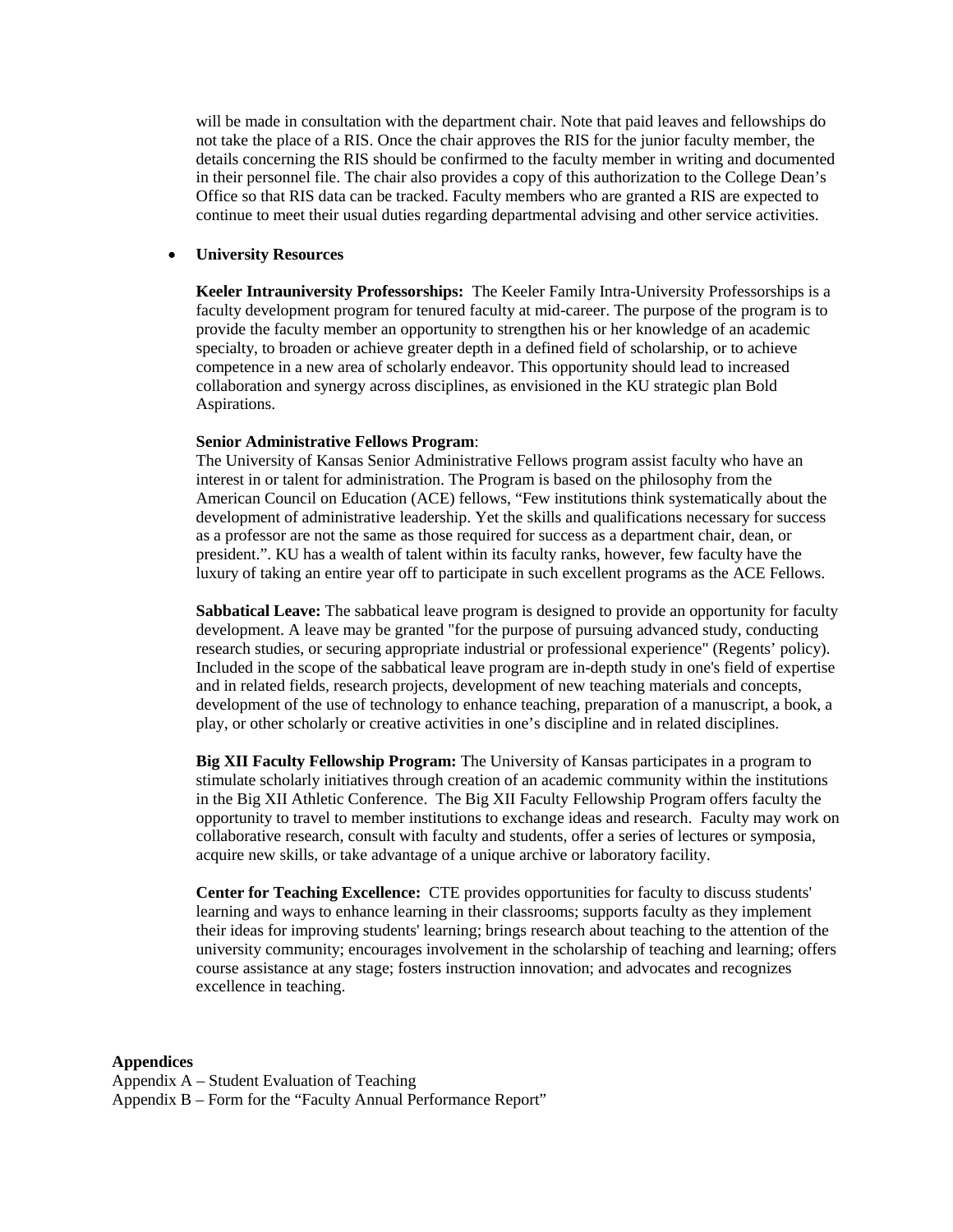Appendix C – Evaluation Scale Appendix D – Assistant and Associate Faculty Mentoring

## <span id="page-8-0"></span>**Appendix A – Student Evaluation of Teaching**

The Department of Spanish and Portuguese uses the official data summary report from the "Student Survey of Teaching: The University of Kansas" form (2008). In addition, we collect written comments on the following form:

# **Spanish & Portuguese Department Teaching Evaluation**

Page 2: Written Comments Please answer the following questions:

- What elements of this course were effective for your learning?
- What changes do you suggest?
- If you have any useful comments about any of the items on the numerical survey, please write them below.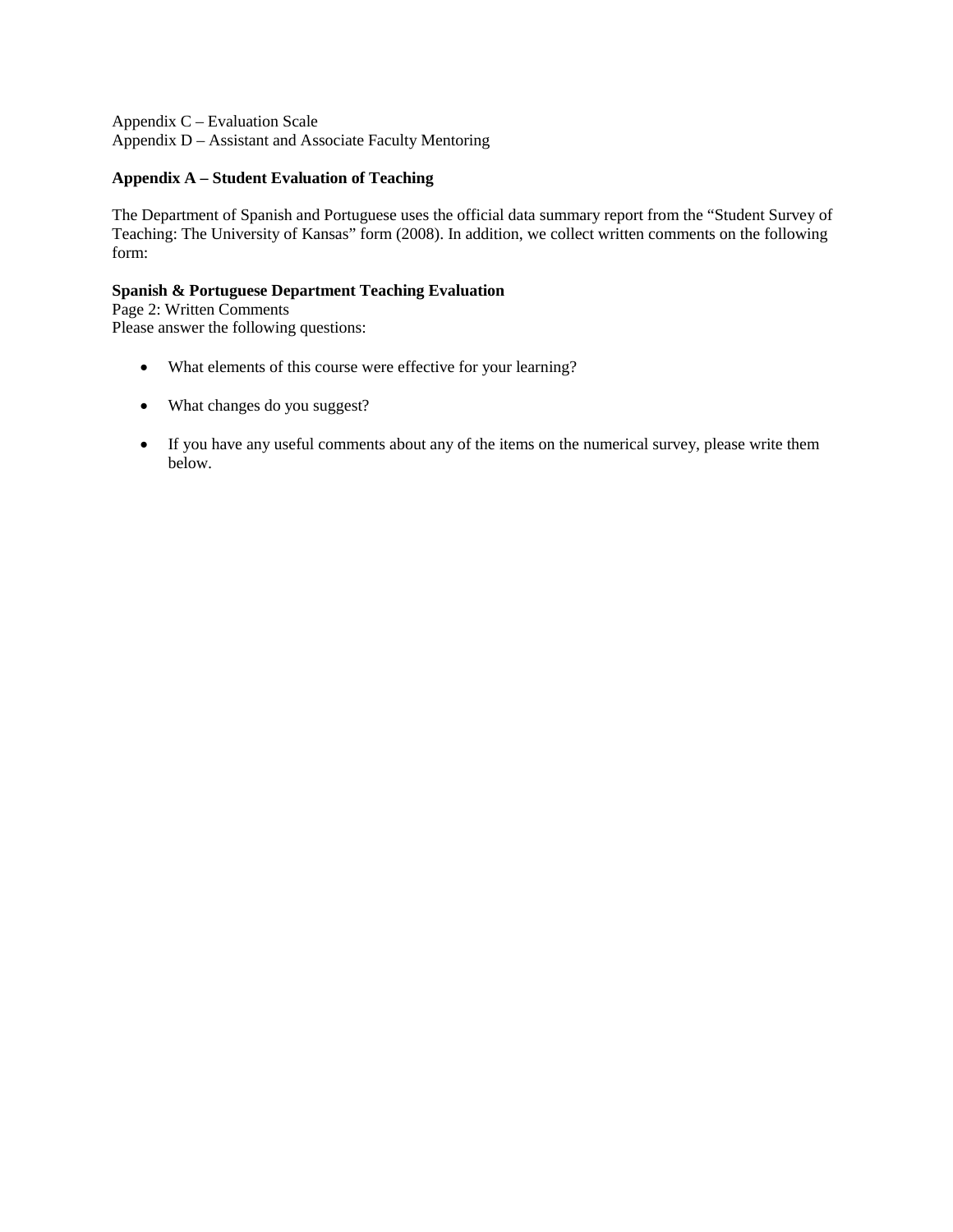## <span id="page-9-0"></span>**Appendix B – Form for the "Faculty Annual Performance Report"**

## **Department of Spanish and Portuguese Faculty Annual Performance Report**

University of Kansas Form revised spring 2013 Name: Calendar year of evaluation:\_\_\_\_\_\_\_

## **Associate Professors**

Please indicate the semester and year you began your current position (e.g., if you were promoted in spring 2005, fall 2006 would be the first semester in your current rank).

Semester \_\_\_\_\_\_\_\_\_\_\_\_\_ Year\_\_\_\_\_\_\_\_\_\_\_\_\_\_

Would you like the Promotion Committee to review your file in the fall to evaluate your progress toward promotion (required in fifth year)? \_\_\_\_\_\_\_\_\_\_\_

## **Checklist of items included in the portfolio Required**

\_\_\_\_ Faculty Annual Performance Report

\_\_\_\_ Current curriculum vitae

\_\_\_\_ Student Evaluations of teaching for each class with course syllabus

**Optional**

\_\_\_\_\_ Publications or manuscripts accepted

\_\_\_\_\_ Manuscripts submitted or draft of research in progress

\_\_\_\_ Peer Evaluations of teaching

\_\_\_\_ Other materials that document faculty efforts in teaching, research, or service.

Please assist the Faculty Evaluation Committee in quantifying your efforts by filling in the following tables. Teaching/Advising

| <b>Teaching</b>         |                                   |  |
|-------------------------|-----------------------------------|--|
| <b>Semester</b>         | <b>Course Number</b>              |  |
|                         |                                   |  |
|                         |                                   |  |
|                         |                                   |  |
| <b>Advising</b>         |                                   |  |
| <b>Type of Advising</b> | <b>Number of Students Advised</b> |  |
| M.A. advisees           |                                   |  |
| Ph.D. committees        |                                   |  |
| Dissertations directed  |                                   |  |
| Dissertation committees |                                   |  |
| <b>Research</b>         |                                   |  |
| <b>Research</b>         |                                   |  |
| <b>Item</b>             | Quantity                          |  |
| Book published          |                                   |  |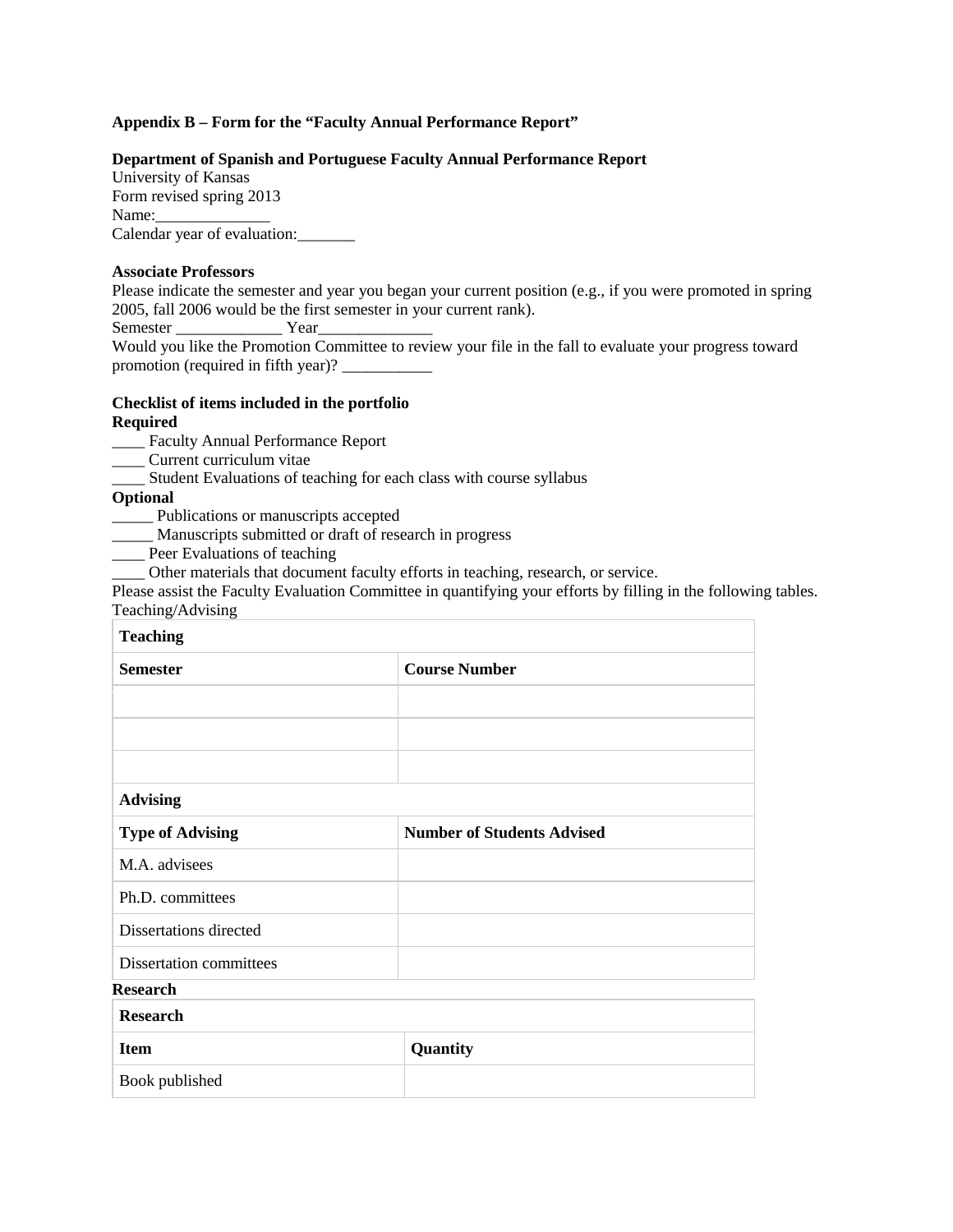| Article published                       |          |
|-----------------------------------------|----------|
| Review published                        |          |
| <b>Book</b> submitted                   |          |
| Article submitted                       |          |
| Review submitted                        |          |
| Papers delivered                        |          |
| <b>Service</b>                          |          |
| <b>Service</b>                          |          |
| Role                                    | Quantity |
| <b>Department Committees Chaired</b>    |          |
| Department Committee Membership         |          |
| <b>College or University Committees</b> |          |
| Editor                                  |          |
| <b>Non-KU Service</b>                   |          |
| Role                                    | Quantity |
| Program Review                          |          |
| Tenure/promotion evaluations            |          |
| <b>National Committees Chaired</b>      |          |
| <b>National Committees Member</b>       |          |
| Articles refereed                       |          |

Summary of Self-Evaluation Scores (list of possible ratings with explanations under Evaluation Scale below)

| <b>Teaching</b> | <b>Research</b> | <b>Service</b> |
|-----------------|-----------------|----------------|
|                 |                 |                |

# **Evaluation Scale**

Note: Fulfilling one criterion or more for a category does not guarantee a specific score.

# **Teaching**

| 3 (High Performance)          | Willingness to assume individual teaching assignments (individual study,<br>honors projects, dissertation direction); numerous student advisees; student<br>evaluation scores that are consistently near the top of the departmental range;<br>recognition for achievements in teaching with major college, university or<br>national award. |
|-------------------------------|----------------------------------------------------------------------------------------------------------------------------------------------------------------------------------------------------------------------------------------------------------------------------------------------------------------------------------------------|
| 2.5 (Medium-high performance) | Willingness to teach large sections, to teach courses at all levels of the<br>program, to prepare new courses and course material; aids department in<br>teaching, organizing, or overseeing consistency in heavy grading courses such                                                                                                       |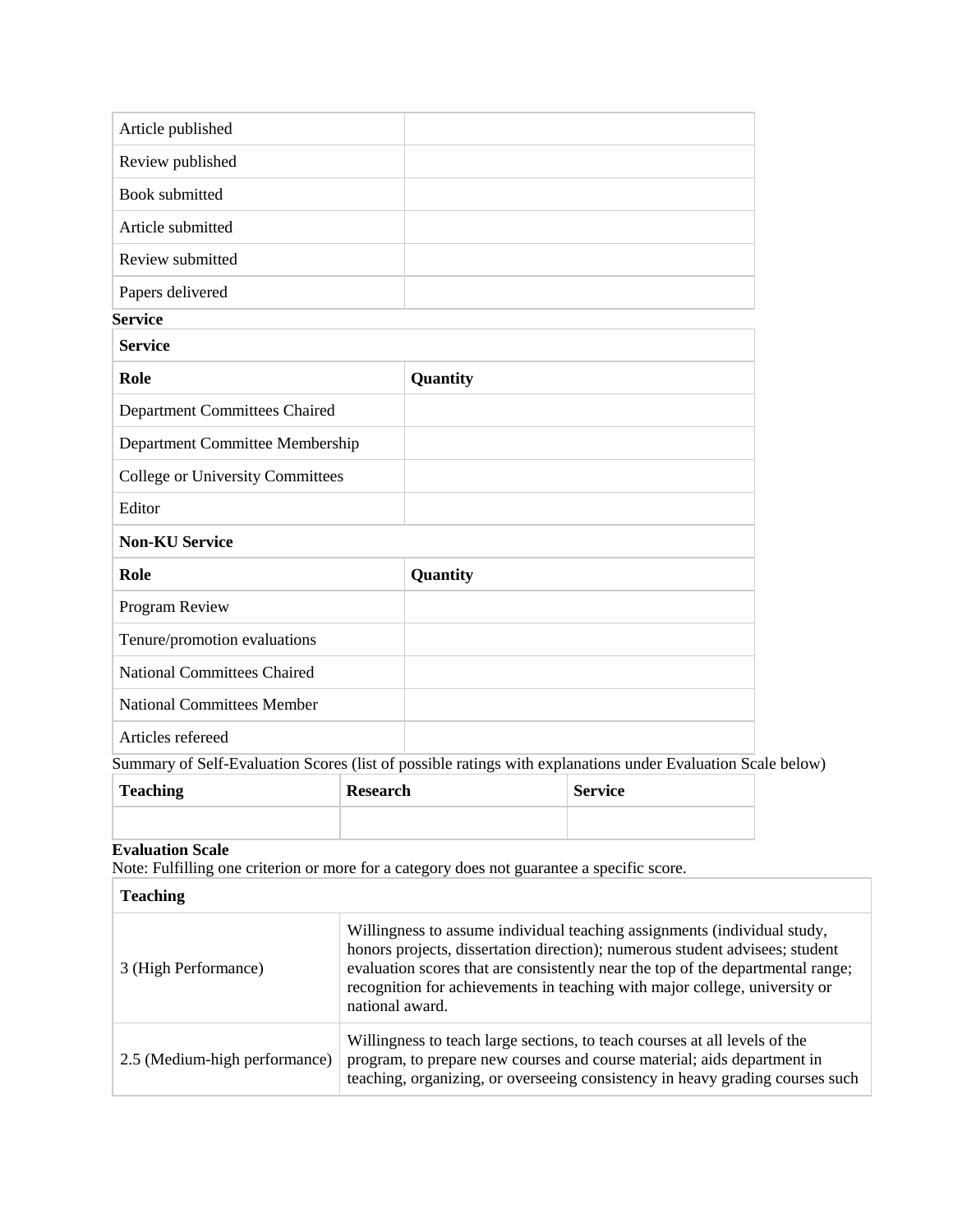|                               | as SPAN 324 or SPAN 424; consistently receives high student evaluation<br>scores.                                                                                                                                                                                                    |
|-------------------------------|--------------------------------------------------------------------------------------------------------------------------------------------------------------------------------------------------------------------------------------------------------------------------------------|
| 2 (Medium performance)        | Normal level of expectation for Department; teaches two courses each<br>semester; handles all assigned student advisees; involved in teaching mission,<br>to the extent assigned, in both graduate and undergraduate program; student<br>evaluation scores are consistently good.    |
| 1.5 (Medium-low performance)  | Some positive student evaluations with a perceptible pattern of complaints,<br>may suggest a need to reconsider teaching strategies or course organization.<br>Peer reviews and other feedback express concerns about methodology or<br>classroom management issues.                 |
| 1 (Low performance)           | Unusually and consistently high attrition rates among students; student<br>evaluation scores that are unusually low. Peer reviews and other feedback<br>express concerns about methodology or classroom management issues.                                                           |
| <b>Research</b>               |                                                                                                                                                                                                                                                                                      |
| 3 (High Performance)          | A published book (or 5-7 major articles) and a significant ongoing project or<br>2-4 smaller projects.                                                                                                                                                                               |
| 2.5 (Medium-high performance) | 2 or more major articles in print (or 1 short critical edition) and a significant<br>ongoing project or 2 smaller projects.                                                                                                                                                          |
| 2 (Medium performance)        | Normal level of expectation for Department; something in print every year (1<br>article) and something in progress (1 major article or 2-3 smaller ones), or<br>demonstrable progress on a large ongoing project.                                                                    |
| 1.5 (Medium-low performance)  | Something (an article) either in print or in progress; any ongoing project is<br>minor.                                                                                                                                                                                              |
| 1 (Low performance)           | Nothing in print and little in the way of an ongoing project (i.e., will produce<br>an article at some time but not a major article in the next year or a book in the<br>next 3 years).                                                                                              |
| <b>Service</b>                |                                                                                                                                                                                                                                                                                      |
| 3 (High Performance)          | Consistently in demand for departmental, university and professional service,<br>including some with a high level of responsibility (the latter indicates extra-<br>departmental "achievement").                                                                                     |
| 2.5 (Medium-high performance) | 1 or 2 extra-departmental responsibilities in addition to regular departmental<br>ones; significant effort organizing and directing a Summer Study Abroad<br>Program or directing an academic year program abroad; prominent editorial<br>responsibilities with national visibility. |
| 2 (Medium performance)        | Normal level of expectation for Department; satisfactory fulfillment of<br>departmental assignments—all around "good citizen"; reasonable amount of<br>professional service commensurate with stage of career and number of years<br>in the profession.                              |
| 1.5 (Medium-low performance)  | Weak fulfillment of departmental service assignments (e.g., failure to follow<br>through with specific requirements such as class visitations, written                                                                                                                               |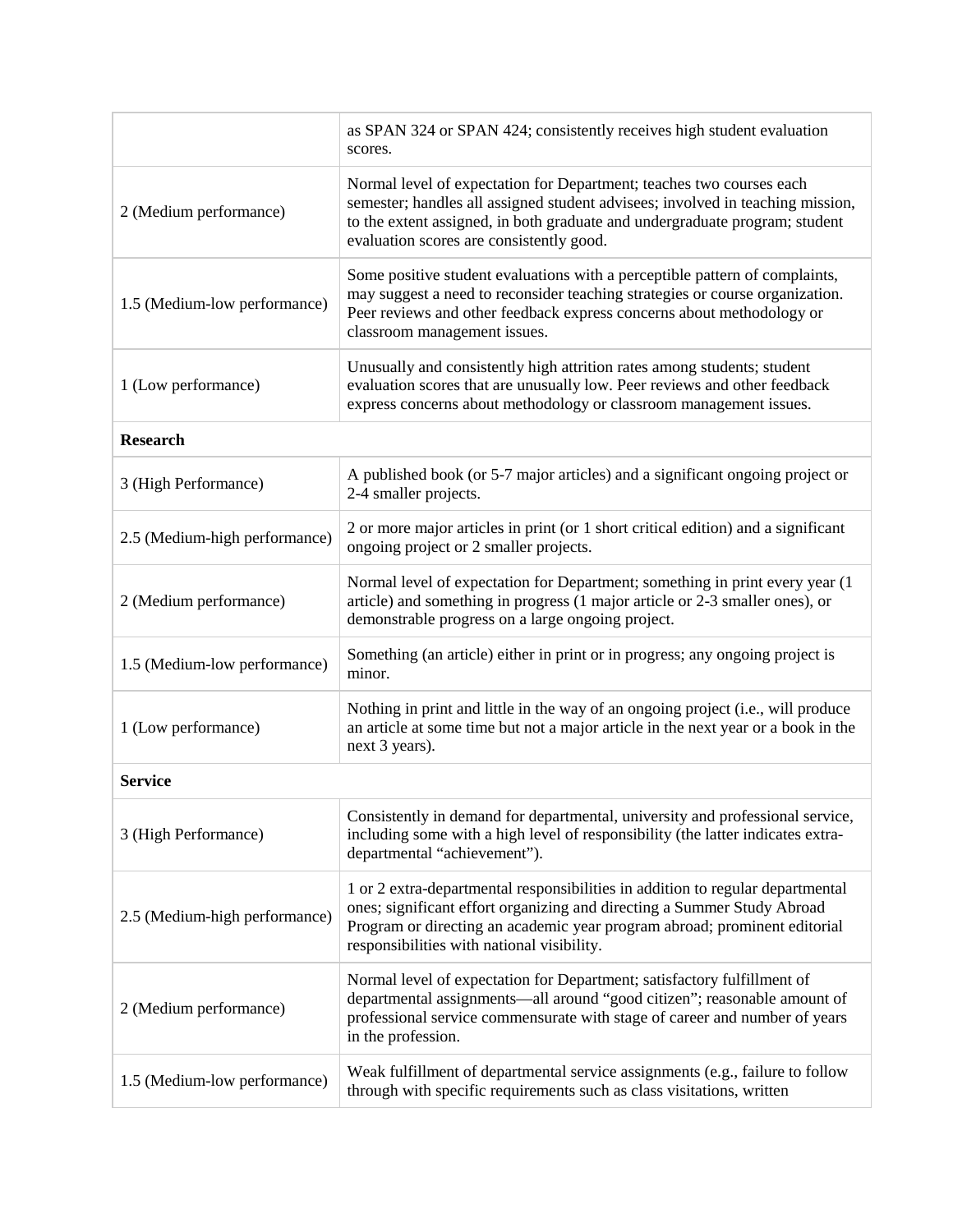|                     | observation reports, repeated absences from committee meetings,<br>unwillingness to participate in or cooperate with committee activities, and so<br>forth). |
|---------------------|--------------------------------------------------------------------------------------------------------------------------------------------------------------|
| 1 (Low performance) | Unsatisfactory fulfillment of service activities and/or unwillingness to serve<br>on departmental committees.                                                |

## **Annual Faculty Performance Report**

## **I. Enumerative Description of Calendar Year Activities**

# **A. Teaching**

**1. Classes**

List the classes you taught each semester. Include course number, title, and number of students enrolled.

## **2. Honors projects**

List the Honors projects you directed. Indicate the semester, student name, and project topic or title.

## **3. Dissertations directed**

List the dissertations you have directed. Indicate the name of the student, the dissertation title, and indicate the status (defended, in progress, inactive).

# **4. Dissertation committees**

List the dissertation committees on which you serve as a second or third reader. Include student and indicate the status of the dissertation.

# **5. Dissertations (fourth or fifth reader)**

List the dissertations, in the Department or in other departments, for which you have served as the fourth or fifth reader at a defense. Indicate the department in which the defense took place and the date or semester of the activity.

## **6. Dissertation proposals**

List the dissertation proposals in which you have been involved. Indicate the student; your role as chair,  $2<sup>nd</sup>/3<sup>rd</sup>$  reader, or  $4<sup>th</sup>/5<sup>th</sup>$  reader; and the semester in which the exam took place.

# **7. Ph.D. Advisory Committees**

List the Ph.D Advisory Committees on which you serve and indicate the role you play (chair or member).

## **8. M.A. Advising**

List the names of your M.A. Advisees.

## **9. Undergraduate advising**

- **a. Number of majors assigned to you?**
- **b. Number you** *regularly* **see for advising?**
- **c. Other advising activities?**

# **B. Research**

**1. Items appearing in print this calendar year**

You may include items that have been reprinted.

- **a. Books**
- **b. Articles**
- **c. Reviews**

## **2. Items accepted for publication during this calendar year**

Please include the forthcoming place and anticipated date of publication and if these have appeared on previous annual reports.

## **a. Books**

- **b. Articles**
- **c. Reviews**

# **3. Items completed and submitted for publication this year, but not yet accepted**

## **a. Books**

**b. Articles**

## **4. Papers read this calendar year**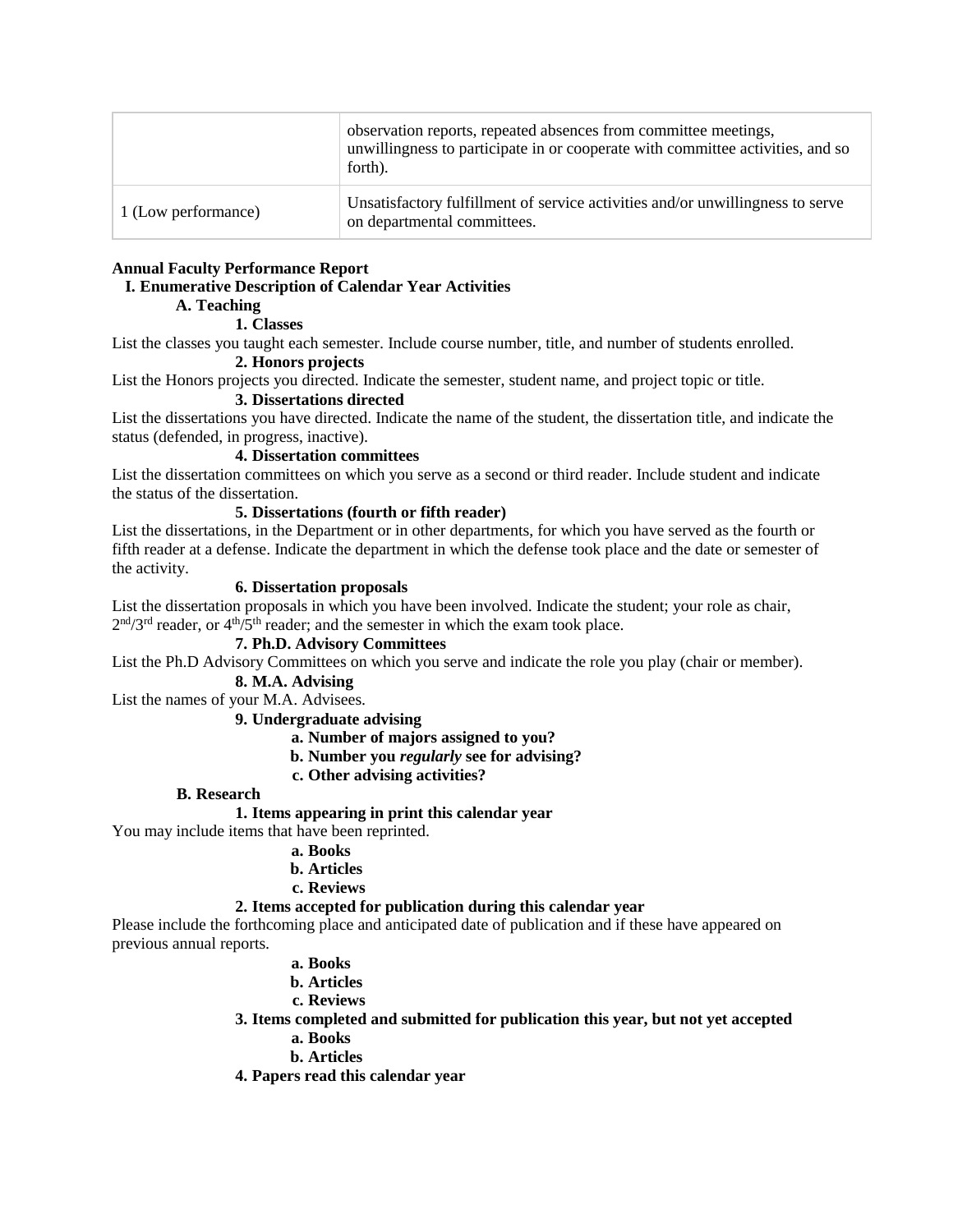Please indicate the date and kind of presentation: 20 minute refereed conference paper; invited presentation; 45 minute plenary presentation; etc, and if it was a national, regional or international meeting.

#### **C. Service**

Professional service takes many different forms. The following categories seek to identify the most common venues in which we provide service. If a unique category is missing, please add one to make certain that all of your efforts are described.

## **D. Departmental committees**

Include your role (chair or member), and load ("light, moderate, or heavy"). If there are other departmental responsibilities that are not exactly committees but take up your time, please include them. Please include here the directorship of summer language institutes or study abroad programs.

# **E. University committees**

Include your role (chair, member), the level of the committee (College or University) and load (light, moderate, heavy).

## **F. Professional Organizations**

Include offices held or roles played, scope of the professional organization (international, national, regional, etc.), and load (light, moderate, heavy).

## **G. Editor**

Include your work as an editor, member of an editorial board, or a referee for publications during the past calendar year (include approximate number of the manuscripts reviewed).

# **H. Research dossiers evaluated, tenure or promotion reviews for other universities**

**I. Programs reviews**

# **J. Other public lectures or professionally related services**

Include any relevant information not covered in other categories in this report.

# **II. Narrative Self Evaluation**

For each category of effort—teaching, research, and service—please provide a brief narrative (a paragraph or two) summarizing your perception of what you have achieved in each category. Please give yourself a numerical rating using the departmental evaluation scale. You may attach additional pages as needed.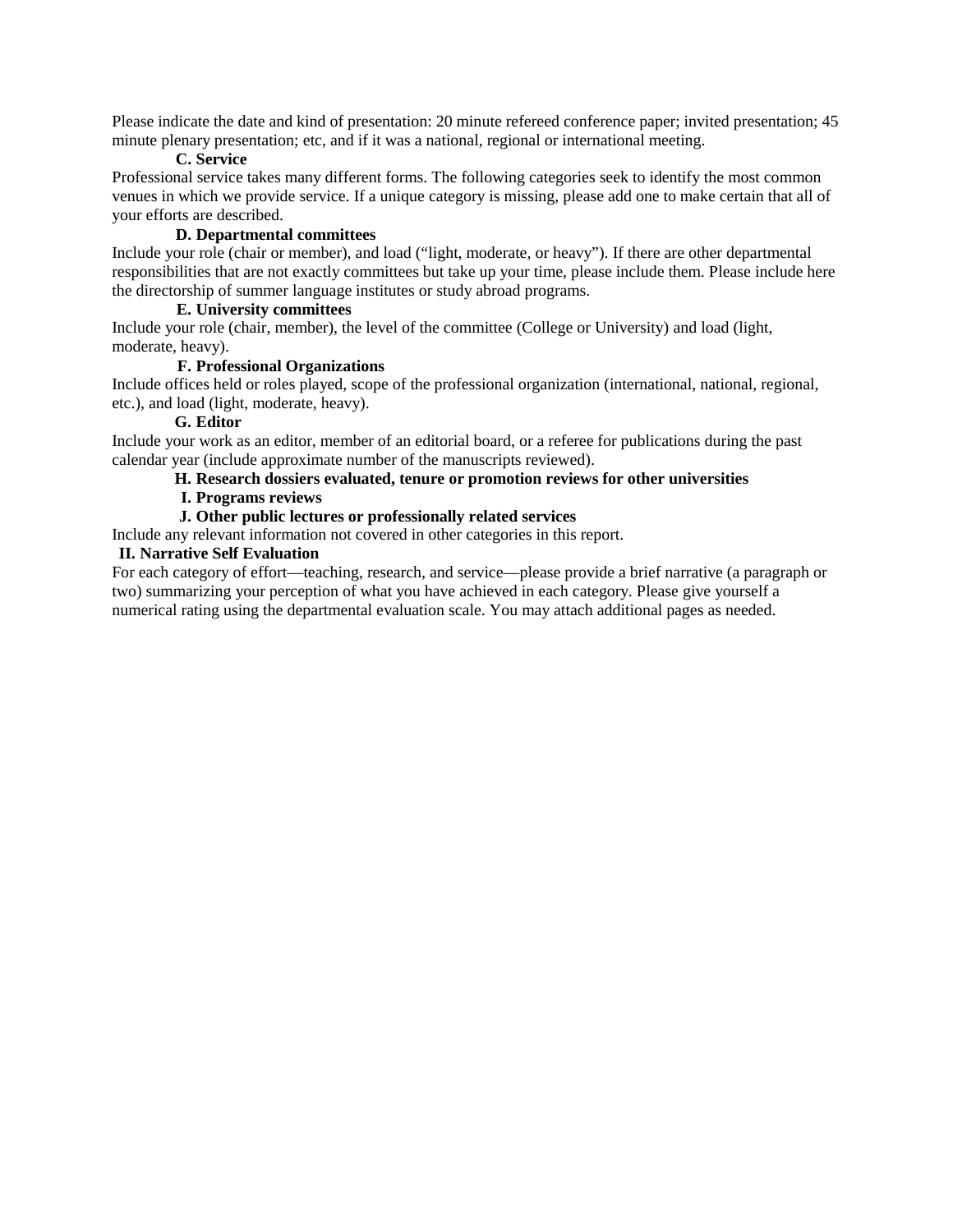# <span id="page-14-0"></span>**Appendix C – Evaluation Scale**

# **Department of Spanish and Portuguese Evaluation Scale**

| <b>Teaching</b>               |                                                                                                                                                                                                                                                                                                                                              |  |
|-------------------------------|----------------------------------------------------------------------------------------------------------------------------------------------------------------------------------------------------------------------------------------------------------------------------------------------------------------------------------------------|--|
| 3 (High Performance)          | Willingness to assume individual teaching assignments (individual study,<br>honors projects, dissertation direction); numerous student advisees; student<br>evaluation scores that are consistently near the top of the departmental range;<br>recognition for achievements in teaching with major college, university or<br>national award. |  |
| 2.5 (Medium-high performance) | Willingness to teach large sections, to teach courses at all levels of the<br>program, to prepare new courses and course material; aids department in<br>organizing or overseeing consistency in heavy grading courses such as SPAN<br>324 or SPAN 424; consistently receives high student evaluation scores.                                |  |
| 2 (Medium performance)        | Normal level of expectation for Department; teaches two courses each<br>semester; handles all assigned student advisees; involved in teaching mission,<br>to the extent assigned, in both graduate and undergraduate program; student<br>evaluation scores are consistently good.                                                            |  |
| 1.5 (Medium-low performance)  | Some positive student evaluations with a perceptible pattern of complaints,<br>may suggest a need to reconsider teaching strategies or course organization.                                                                                                                                                                                  |  |
| 1 (Low performance)           | Consistently high attrition rates among students; student evaluation scores that<br>are unusually low.                                                                                                                                                                                                                                       |  |
| <b>Research</b>               |                                                                                                                                                                                                                                                                                                                                              |  |
| 3 (High Performance)          | A published book (or 5-7 major articles) and a significant ongoing project or<br>2-4 smaller projects.                                                                                                                                                                                                                                       |  |
| 2.5 (Medium-high performance) | 2 or more major articles in print (or 1 short critical edition) and a significant<br>ongoing project or 2 smaller projects.                                                                                                                                                                                                                  |  |
| 2 (Medium performance)        | Normal level of expectation for Department; something in print every year (1)<br>article) and something in progress (1 major article or 2-3 smaller ones), or<br>demonstrable progress on a large ongoing project.                                                                                                                           |  |
| 1.5 (Medium-low performance)  | Something (an article) either in print or in progress; any ongoing project is<br>minor.                                                                                                                                                                                                                                                      |  |
| 1 (Low performance)           | Nothing in print and little in the way of an ongoing project (i.e., will produce<br>an article at some time but not a major article in the next year or a book in the<br>next 3 years).                                                                                                                                                      |  |
| <b>Service</b>                |                                                                                                                                                                                                                                                                                                                                              |  |
| 3 (High Performance)          | Consistently in demand for departmental, university and professional service,<br>including some with a high level of responsibility (the latter indicates extra-<br>departmental "achievement").                                                                                                                                             |  |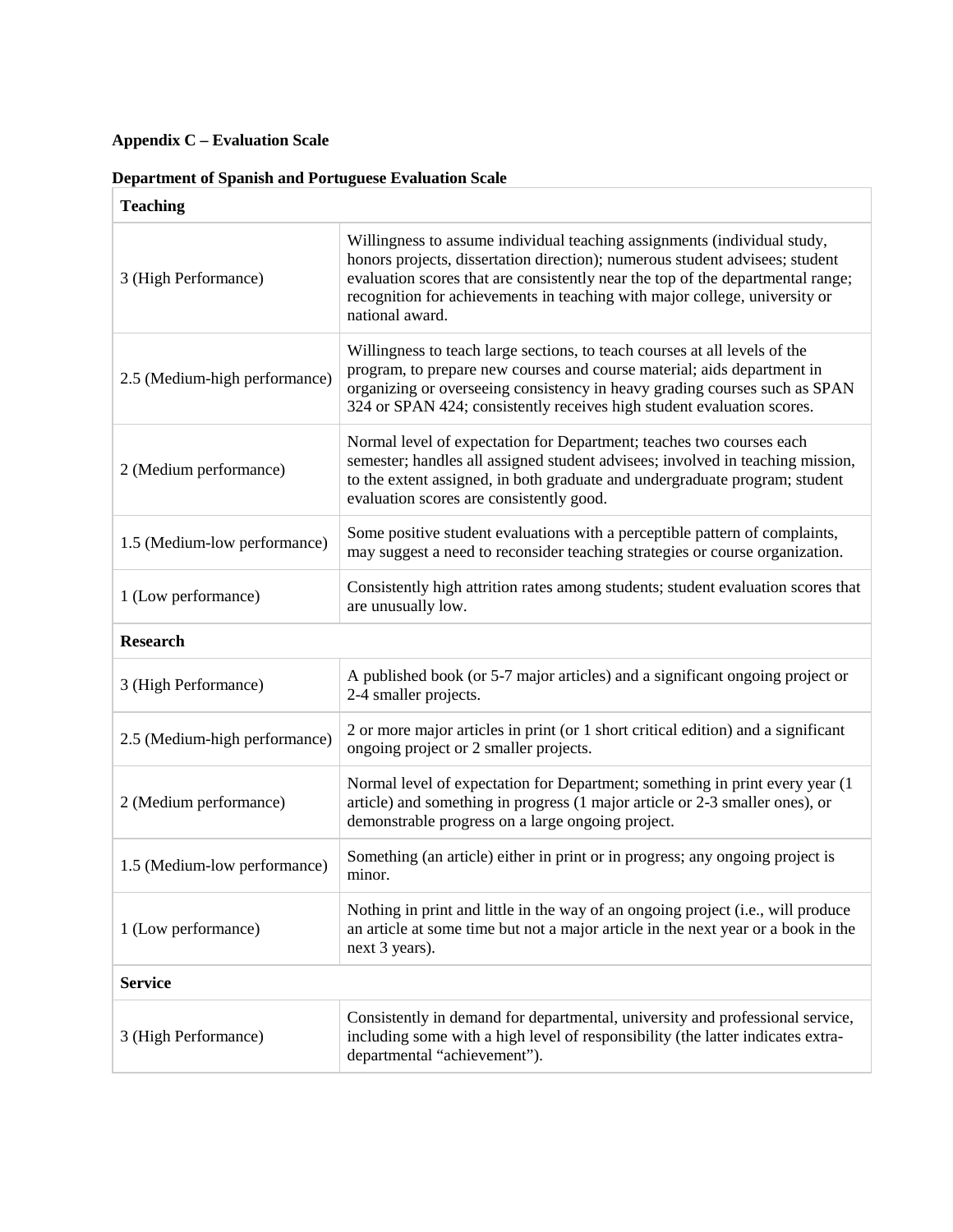| 2.5 (Medium-high performance) | 1 or 2 extra-departmental responsibilities in addition to regular departmental<br>ones; significant effort organizing and directing a Summer Language Institute<br>abroad or directing an academic year program abroad (Santiago); prominent<br>editorial responsibilities with national visibility.                   |
|-------------------------------|------------------------------------------------------------------------------------------------------------------------------------------------------------------------------------------------------------------------------------------------------------------------------------------------------------------------|
| 2 (Medium performance)        | Normal level of expectation for Department; satisfactory fulfillment of<br>departmental assignments—all around "good citizen"; reasonable amount of<br>professional service commensurate with stage of career and number of years<br>in the profession.                                                                |
| 1.5 (Medium-low performance)  | Weak fulfillment of departmental service assignments (e.g., failure to follow<br>through with specific requirements such as class visitations, written<br>observation reports, repeated absences from committee meetings,<br>unwillingness to participate in or cooperate with committee activities, and so<br>forth). |
| 1 (Low performance)           | Unsatisfactory fulfillment of service activities and/or unwillingness to serve<br>on departmental committees.                                                                                                                                                                                                          |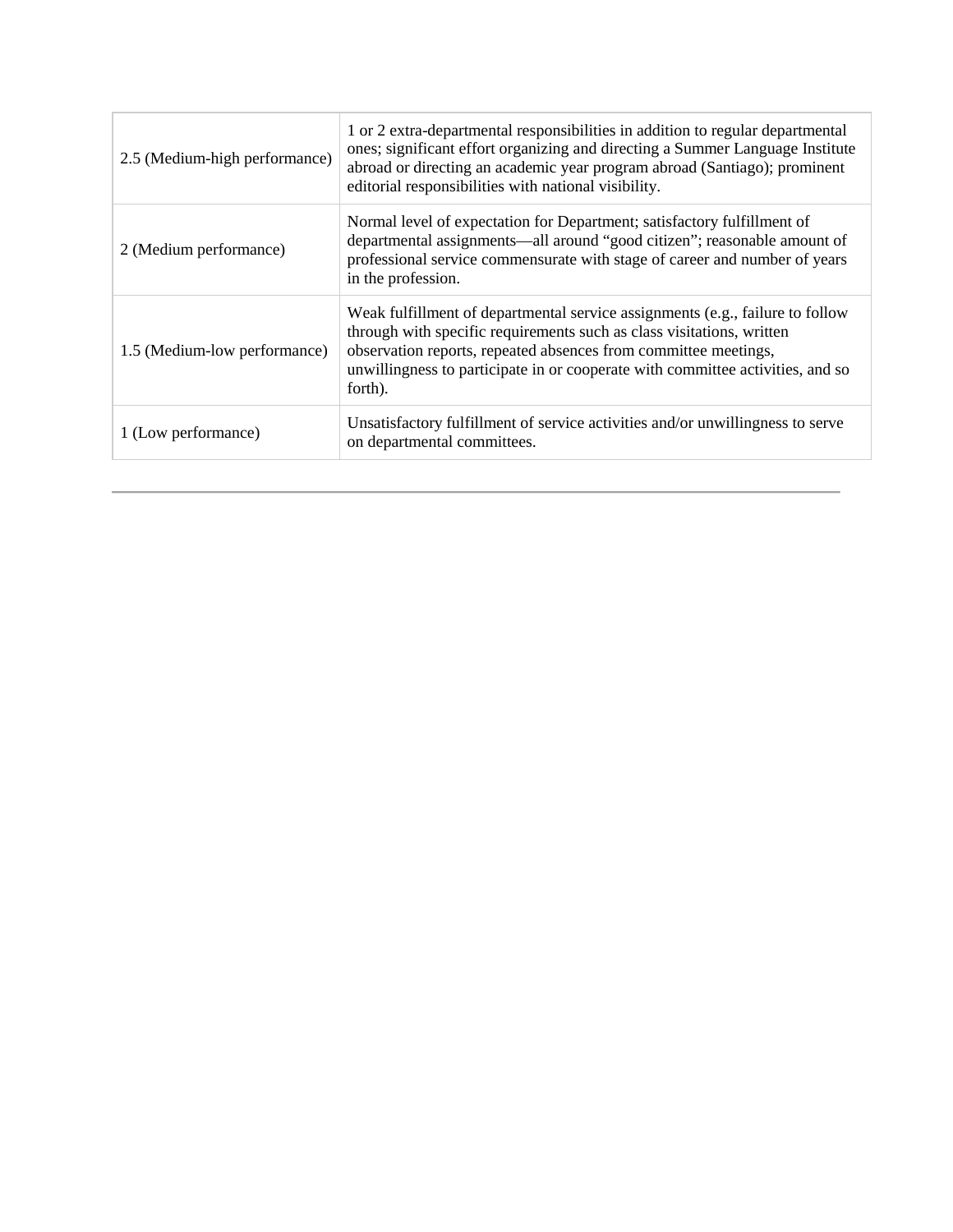## **Appendix D**

## **Faculty Mentoring**

In the Department of Spanish and Portuguese, the role of faculty mentoring liaison is carried out by the Department Chair. While mentoring is mostly informal in nature, a senior colleague is assigned as mentor for each assistant and associate faculty member. The role of the mentor is to provide advice and support. Faculty mentorship complements the more formal role of the chair by providing guidance during personnel reviews. The mentor acts as advisor and advocate for her/his mentee. For associate professors, the mentorship relationship helps in the development of strategies for enhancing the teaching and research programs to bring them to levels that garner international recognition commensurate with those expected for promotion to full professor.

Mentors should provide guidance by:

• Working with the faculty member to devise and implement a plan to reach the necessary benchmarks for tenure and promotion.

• Helping with strategic decisions about such things as what type of book projects to undertake, in which journals to publish, decisions and importance of minor publications, etc.;

Reading and commenting on scholarly work and grant applications (if appropriate) or making suggestions on possible readers;

- Observing classes and evaluating teaching;
- Providing advice on which and how many service obligations to take on, including major leadership roles

Mentoring Oversight and Incentives: The Department's chair will provide routine oversight of the mentoring program for junior faculty and associate professors. Grounds for dissolution of the arrangement can include dissatisfaction on the part of either the mentor or mentee, as well as concerns by the (chair/director) that the interaction is not productive. Progress in all performance areas—teaching/advising, research, and service should be monitored on a regular basis. Once a year, in conjunction with the annual performance evaluation, junior faculty members should discuss with their mentor progress on their research and teaching goals in detail. More long-term assessments of the mentorship will focus on mentee productivity and one's success in achieving promotion to full professor.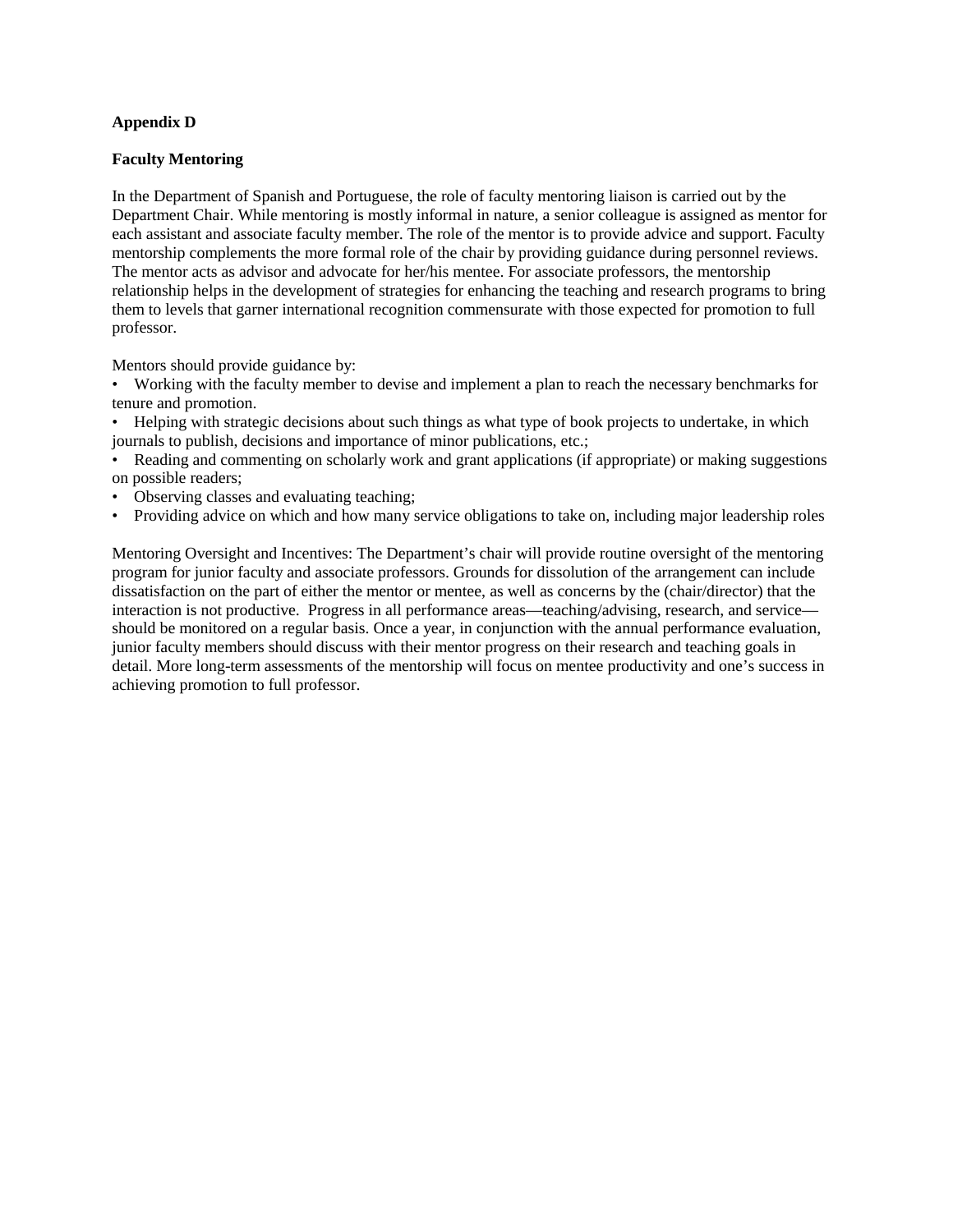#### **Review, Approval, & Change History:**

05/01/2017: Approved by the Provost and Executive Vice Chancellor 04/27/2017: Approved by the Dean of the College of Liberal Arts & Sciences 02/09/2017: The following was approved by the Faculty of the S&P Unit: Section 6:

> In subsection **Procedures for developing performance improvement plans**, the following line was added

The plan must conform to the Faculty Evaluation Policy, section #6: [http://policy.ku.edu/provost/faculty-evaluation-tenured-tenure-track.](http://policy.ku.edu/provost/faculty-evaluation-tenured-tenure-track)

In subsection **Procedures for addressing failure to meet academic responsibilities**, the

following phrase as added.

*in accordance with the University Policy on Faculty Evaluation:* 

*http://policy.ku.edu/provost/faculty-evaluation-tenured-tenure-track.*

Section 7: Modified the first bullet on new junior faculty mentoring; added a statement on Associate Professor mentoring:

- *Mentoring of faculty: A departmental priority is the mentoring and support of assistant and associate professors (Appendix D).* 
	- o *New faculty members are assigned a senior faculty mentor to provide advice and discuss her/his teaching, research, and service program.*
	- o *Associate professors are paired with senior, well-experienced, and successful full professors who act as mentors, assisting the associate professors with strengthening their teaching and research activities to help them be more competitive for promotion to the rank of full professor.*

Added Appendix D (Faculty Mentoring)

07/01/2016: New Section 5 on Integration of Post-Tenure Review into the Annual Evaluation Process was added by direction of the Provost Office. New Boilerplate text replaces the current text at the beginning of Section 6:

The evaluation process of the Department of Spanish & Portuguese, seen in all its aspects, yields multiple outcomes. It acknowledges faculty accomplishments or shortcomings and makes them matters of record. It initiates discussions that influence the planning of both individual career development and unit evolution. It assists in the identification of opportunities for faculty improvement and renewal. It provides annual as well as cumulative data for merit-salary recommendations, sabbatical-leave and grant applications, tenure and promotion decisions, post-tenure review, and reassignments of responsibilities. And it provides documentation that may be used, at extremes, in support of either recognition or dismissal.

09/25/2015: Added the following statement to Section III.B. Portfolio or Annual Report Preparation: *NOTE: Faculty are responsible for annually maintaining their PRO record, which is also accessed by administration for reports such as the College snapshot of departmental productivity. PRO provides an annual activity report and faculty are advised to view and update their PRO reports before submission of the faculty member's portfolio to the unit. In classifying your work as major and minor, please bear in mind the definitions in the unit's [Promotion and Tenure Guidelines.](http://policy.ku.edu/CLAS/promotion-tenure-spanish-portuguese)*

05/20/2014: Approved by the Provost

04/22/2014: Approved by the Dean of the College

04/10/2014: Approved by the faculty of the Department of Spanish and Portuguese

## **Approved by:**

Provost and Executive Vice Chancellor

# **Approved on:**

May 1, 2017

**Effective on:** May 1, 2017